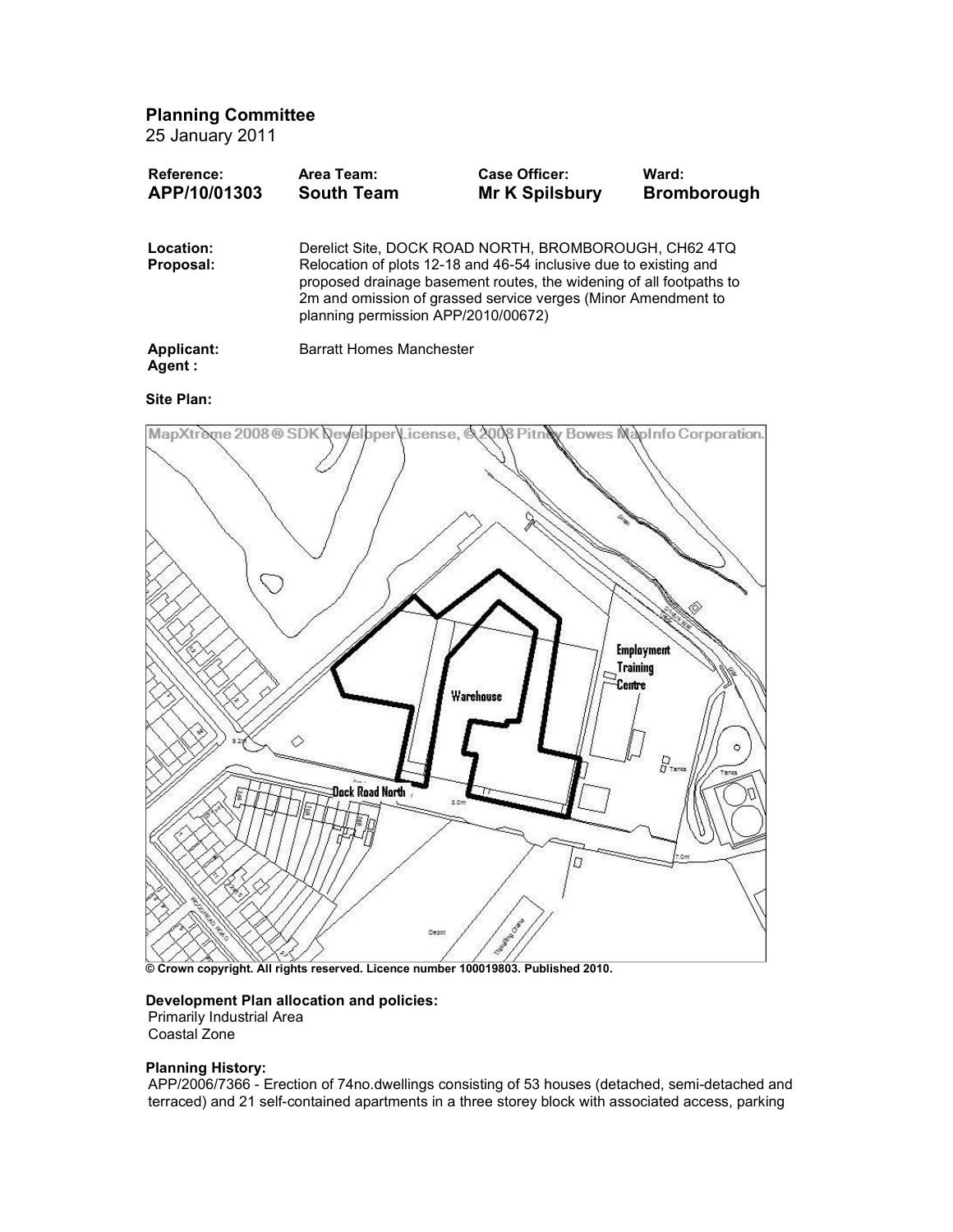and landscaping - Approved 25/06/2009

APP/2010/00672 - Residential development comprising of 69 new dwellings in a range of different types, including all roads, footpaths and associated landscaping- Approved 30/09/2010

#### Summary Of Representations and Consultations Received: REPRESENTATIONS

A site notice was posted outside the site andindividual letters of notification were sent out.

At the time of writing this report no letters of objection have been received.

#### CONSULTATIONS

Director of Law, Human Resources & Asset Management (Pollution Control) - No Objections

Director of Technical Services (Traffic Management Division) – No Objections

#### Director's Comments:

#### REASON FOR REFERRAL TO PLANNING COMMITTEE:

The number of dwellings proposed with this application constitutes Major Development and therefore the proposals are subject to the approval of the Planning Committee.

#### INTRODUCTION

The proposed development is a revision to the full planning application for 69 residential dwellings comprising 2 and 2.5 storey properties.

The proposed development involves the relocation of plots 12-18 and 46-54 inclusive as a result of the existing and proposed drainage basement routes, the widening of all footpaths to 2m and omission of grassed service verges (amendment to planning permission APP/2010/00672).

#### PRINCIPLE OF DEVELOPMENT

The application site is designated for industrial development within the adopted Wirral UDP. However as the site benefits from planning permission under the previous consent (APP/10/00672)the principle of residential development in this location has been established, with an extant permission in place.

The site is also located in an area the Council has identified as a regeneration priority area, where new residential development is considered as acceptable, as defined within the Council's Interim Planning Policy. Details of extensive marketing of the site for an employment use (for retail or purchase) that was undertaken between 2001 and 2007 has demonstrated that there was very limited interest due to the dilapidated conditions of the buildings that were previously on site but have since been demolished.

The extant planning permission on the site for 69 dwellings, together with the supporting information submitted with this application and the material consideration of the adopted Interim Planning Policy is considered to weigh in favour of allowing residential development despite the sites allocation for employment purposes in the UDP. As demonstrated with two previous grants of planning permission, the proposal development is acceptable in principle.

#### SITE AND SURROUNDINGS

The application site measures approximately 1.7 hectares and is in a relatively derelict state. The site used to contain a warehouse and distribution unit but these were destroyed by fire and have been subsequently demolished.

The site is bounded to the north by the landfill site which also wraps around to the west of the site. This has operation has now ceased. To the west are residential properties that generally comprise semi-detached dwellings.

To the east of the site is a plant hire and maintenance depot whilst immediately to the south of the site, on the opposite side of Dock Road North are traditional terraced houses with a vehicle salvage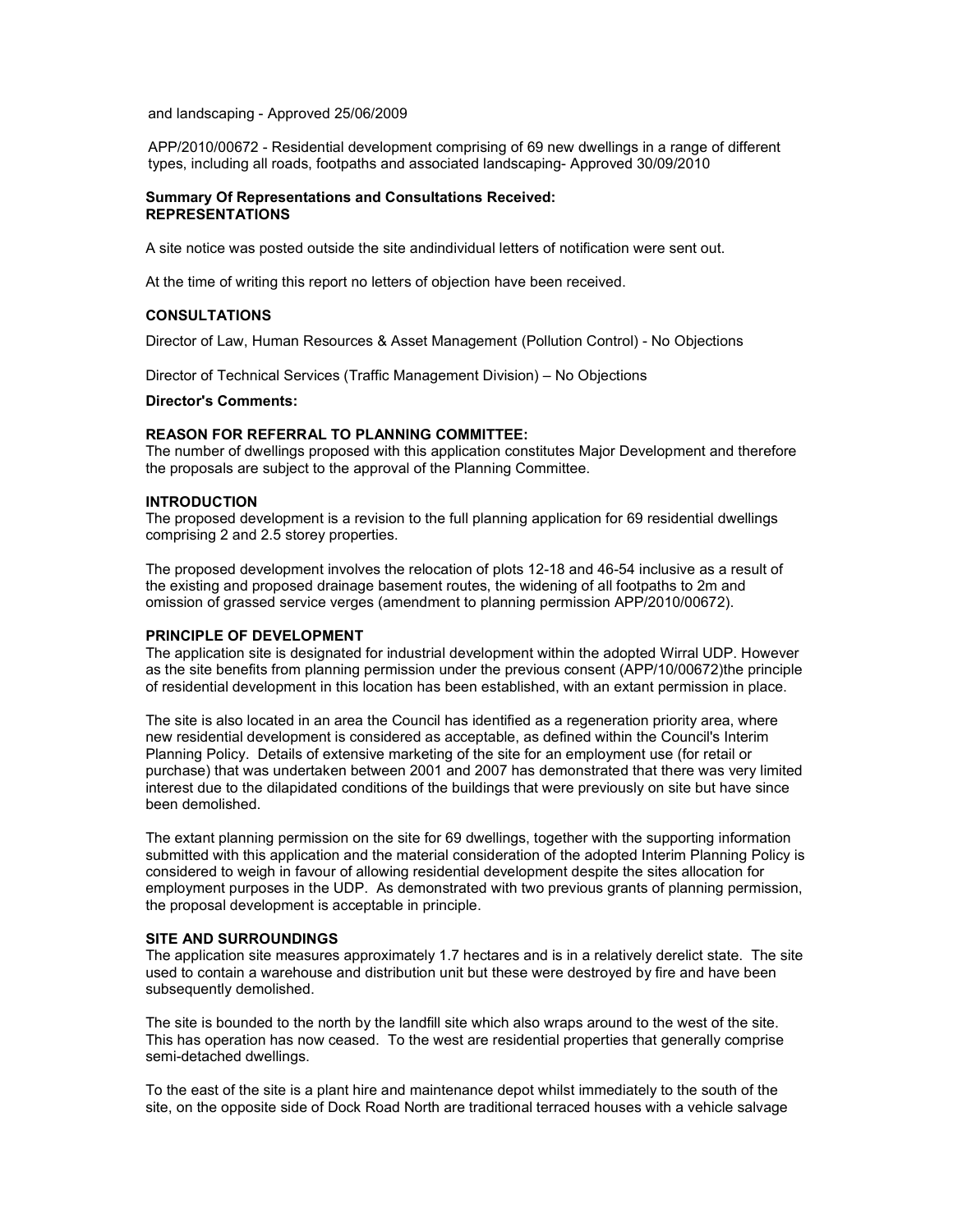yard lying to the east of those dwellings.

#### POLICY CONTEXT

The UDP identifies the site as being within a Primarily Industrial Area and is therefore subject to policies EM8 and EM9. Given the material considerations outlined above, including the extant permission on the site, PPS 1 and 3 are now relevant, the Interim Planning Policy and UDP policies HS4, HSG2, HS6, GR6 and TR9 are now relevant.

#### APPEARANCE AND AMENITY ISSUES

This application seeks amendments to the grant of planning permission that was approved by Planning Committee in September 2010 and results from the developer discovering an existing drainage easement running through the site. It is now nessesary to relocate plots 12-18 and 46-54. The overall design of the scheme will remain the same with the exception of the amended plots.

The site layout will be consistent with the existing street scene and will provide similarly scaled 2 and 2.5 storey dwellings with similar separation distances to those existing properties surrounding the site. It is considered that the proposed scheme will tie into the existing residential fabric of the area.

The houses would be a combination of semi-detached and terraced properties.

Each dwelling has a parking space and an acceptable level of private amenity space to the rear. The final details of the materials to be used in the construction of the dwellings and any boundary treatments could be controlled through the use of planning conditions should Members be minded to approve the application.

#### SEPARATION DISTANCES

As with the original planning application the proposed dwellings achieve the Council's separation distances. If dwelling houses are located within close proximity to each other then the footprint of the dwelling is splayed at an angle to ensure the separation distances are met.

#### HIGHWAY/TRAFFIC IMPLICATIONS

The proposed development will offer a mix of on street parking, rear parking courts, integral and detached garages and driveways. The Director of Technical Services (Traffic Management Division) has no objection to the proposed development subject to conditions.

#### ENVIRONMENTAL/SUSTAINABILITY ISSUES

The site is a previously developed brownfield site as it has been previously developed for an industrial use. There is minimal landscaping around the site at present and the proposed development, and in particular the proposed landscaping, would result in a positive contribution to the visual appearance of the area.

As stated the proposal is bordered to the east and the south by industrial developments and to the north by the land fill site. The Council's Environmental Protection Officers have not objected to the proposal but have made some comments regarding the landfill site.

As a result of the comments received by the Environmental Protection Officers the comments of the Environment Agency were sought regarding the close proximity of the site to the landfill site. The Agency was consulted on the application and provided standard Local Planning Guidance that they give for developments within 250 metres of a landfill site. This guidance states that a condition should be attached to any approval to ensure that a comprehensive landfill gas site investigation and assessment should be undertaken prior to development being commenced. It is proposed to attach such a condition should Members be minded to approve the application.

#### HEALTH ISSUES

There are no health implications relating to this application.

#### **CONCLUSION**

The proposed amended layout is considered acceptable and combined with the design of the proposed dwellings would result in a development that would have a positive impact on the character and appearance of the area without compromising the amenities of the occupiers of neighbouring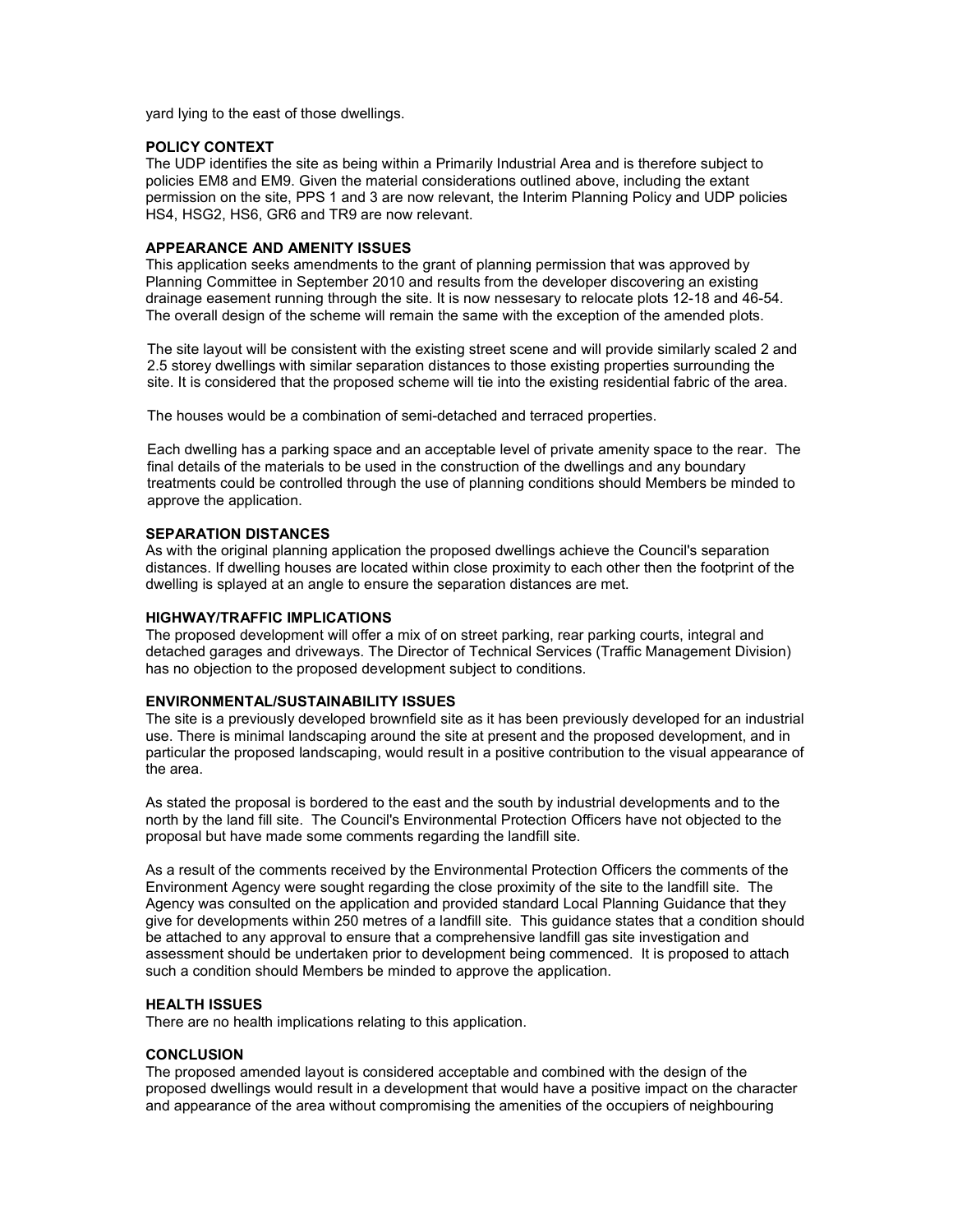residential properties. The proposal is therefore acceptable in terms of the relevant national and local planning policies.

#### Summary of Decision:

Having regards to the individual merits of this application the decision to grant Planning Permission has been taken having regards to the relevant Policies and Proposals in the Wirral Unitary Development Plan (Adopted February 2000) and all relevant material considerations including national and regional policy advice. In reaching this decision the Local Planning Authority has considered the following:-

The proposed amended layout is considered acceptable and combined with the design of the proposed dwellings would result in a development that would have a positive impact on the character and appearance of the area without compromising the amenities of the occupiers of neighbouring residential properties. The proposal is therefore acceptable in terms of the relevant national and local planning policies.

#### Recommended Decision: Approve

#### Recommended Conditions and Reasons:

1. The development hereby permitted shall be commenced before the expiration of three years from the date of this permission.

Reason: To comply with Section 91 (as amended) of the Town and Country Planning Act 1990.

2. Before any construction commences, samples of the facing/roofing/window materials to be used in the external construction of this development shall be submitted to and approved in writing by the Local Planning Authority. The approved materials shall then be used in the construction of the development.

**Reason:** To ensure a satisfactory appearance to the development in the interests of visual amenity and to comply with Policy HS4 of the Wirral Unitary Development Plan.

3. Notwithstanding the provisions of the Town and Country Planning (General Permitted Development) Order 2008 (or any subsequent Order or statutory provision revoking or reenacting the provisions of that Order), no garages, outbuildings or other extensions to a dwelling shall be erected unless expressly authorised.

Reason: In order to protect the character of the area/residential amenities of nearby occupants and to accord with Policy HS4 of the Wirral Unitary Development Plan.

4. Before the development hereby permitted is first commenced, a datum for measuring land levels shall be agreed in writing. Full details of existing and proposed ground levels and proposed finished floor levels shall be taken from that datum and submitted to and approved in writing by the Local Planning Authority, notwithstanding any such detail shown on previously submitted plan(s). The development shall be carried out in accordance with the approved details and retained as such thereafter.

Reason: To ensure a satisfactory appearance and avoid overlooking having regard to Policy HS4 of the Wirral Unitary Development Plan

5. Development shall not commence until a scheme for the provision of cycle parking has been submitted to and agreed in writing by the local planning authority. The cycle parking facility shall be erected in accordance with the approved details prior to the occupation of the development hereby approved and retained as such thereafter.

**Reason:** To promote the use of more sustainable forms of transport. This condition is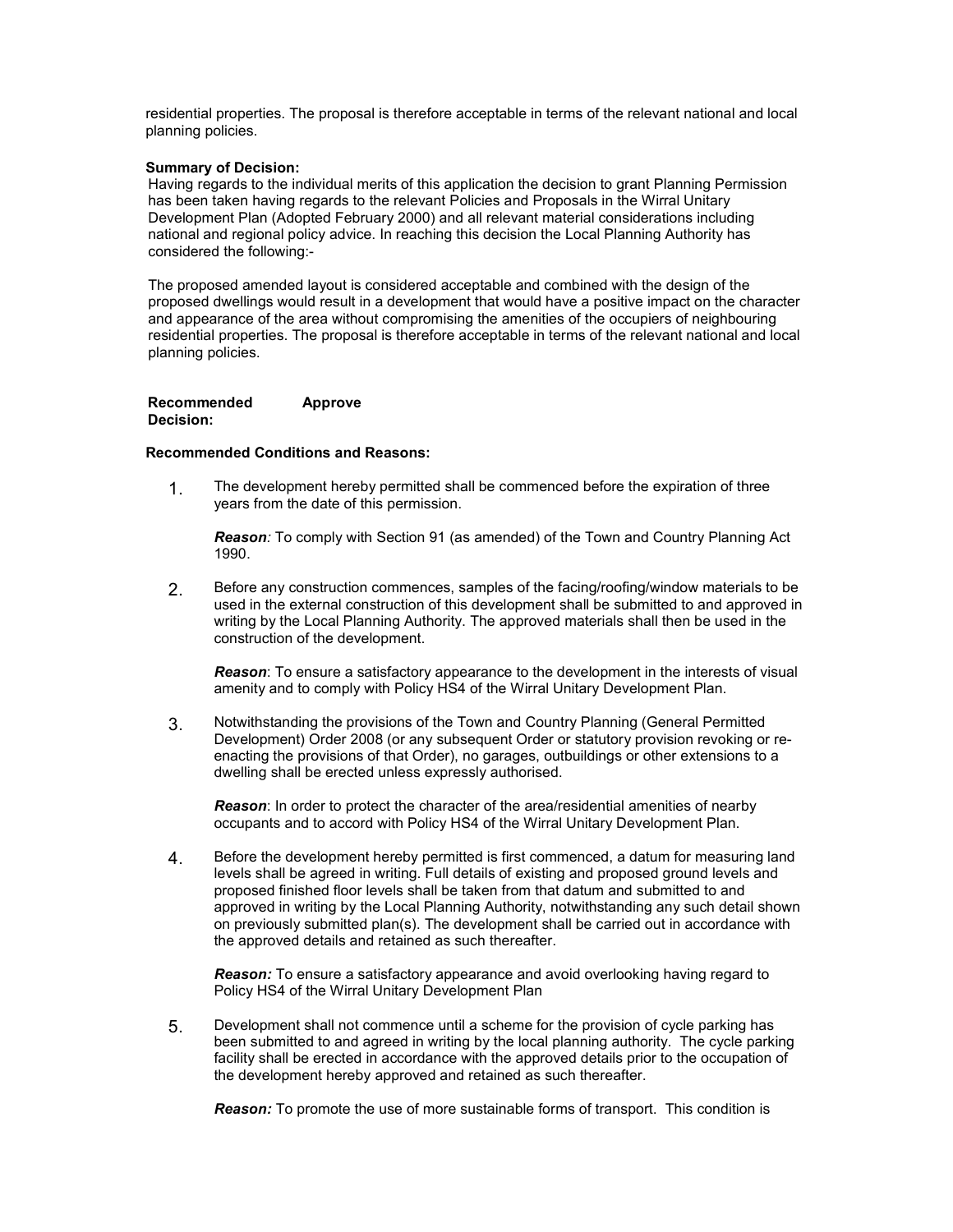imposed having regard to policy TR12 (Requirements for Cycle Parking) of the Wirral Unitary Development Plan.

6. Prior to the commencement of development a comprehensive landfill gas site investigation and assessment shall be carried out on the development area to determine whether or not the site is, or would have the potential to be, affected by subterraneous landfill gas migration from the nearby landfill site(s). This shall be submitted to and approved in writing by the Local Planning Authority prior to the commencement of development and should the site investigation prove the presence of landfill gas in the development site then no development should take place until it has been demonstrated and agreed in writing with the Local Planning Authority that expect advice has been taken and appropriate designs are to be incorporated in the construction and development area to alleviate any landfill gas associated risks to the development. The development shall be carried out fully in accordance with this advice. Consideration should also be given to long-term methane/carbon dioxide monitoring to ensure integrity is being maintained. Similar conditions should also apply where the site investigation/assessment does not detect significant landfill gas but demonstrates that there is a potential for gas migration through the development site (e.g. permeable substrata) and the nearby landfill is known either to be producing landfill gas, or by the nature of the waste types deposited is likely to produce landfill gas.

Reason: In the interests of amenity.

7. Before development commences a Residential Travel Plan will be submitted to and approved in writing by the local planning authority. The provisions of the Travel Plan shall be implemented and operated in accordance with the Residential Travel Plan and shall not be varied other than through agreement with the local planning authority.

For the avoidance of doubt, such a plan shall include:

- Access to employment, shopping and leisure from the site by residents
- Information on existing transport services to the site and travel patterns:
- Travel Plan principles including measures to promote and facilitate more sustainable transport;
- Realistic targets for modal split;
- Identification of a Travel Plan co-ordinator and the establishment of a travel plan steering group;
- Measures and resource allocation to promote the Residential Travel Plan; and
- Mechanisms for monitoring and reviewing the Residential Travel Plan, including the submission of an annual review and action plan to the local planning authority.

**Reason:** To promote sustainable forms of transport.

8. The development shall be carried out in strict accordance with the assessments and recommendations detailed in the Martec Environmental Consultants noise asessment report dated 21st May 2010 unless otherwise agreed in writing with the Local Planning Authority.

Reason: In the interest of residential amenity.

9. If, during development, contamination not previously identified is found to be present at the site then no further development (unless otherwise agreed in writing with the Local Planning Authority) shall be carried out until the developer has submitted, and obtained written approval from the Local Planning Authority for, an amendment to the remediation strategy detailing how this unsuspected contamination shall be dealt with.

**Reason:** To ensure that any unexpected contamination encountered during redevelopment work is investigated and appropriately dealt with.

10. The development hereby permitted shall not be commenced until such time as a scheme